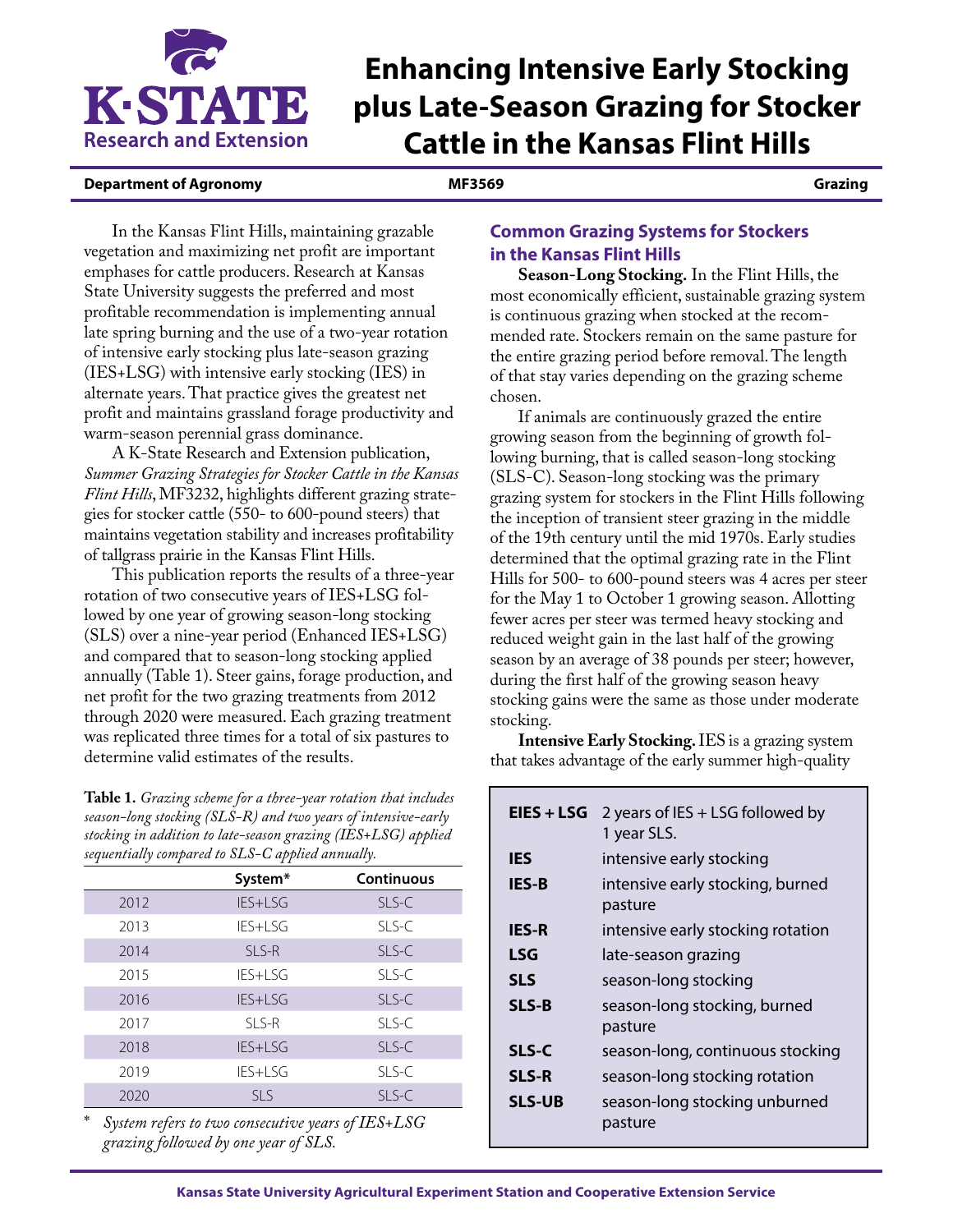forage by stocking at twice the normal season-long stocking rate for the first half of the growing season with no grazing during the last half. Steers gain the same during the first half of the grazing season at the increased grazing rate of 2 acres per steer and gain per acre increases by 30% with no additional capital or labor inputs. Forage production and warm-season tallgrass abundance are enhanced by intensive early stocking.

**Intensive Early Stocking + Late-Season Grazing Rotation.** Late-season individual animal gain relies on the quality of the forage consumed. Cattle create grazed patches during the early season and revisit them frequently as the season progresses. They do so because regrowth of previously grazed plants produces higher quality forage. As a plant matures, there is an increase in less digestible fiber components and a decline in nutrient concentrations in part due to mobilization of chemical constituents and storage of those constituents in storage organs (stem bases and rhizomes primarily), which are necessary for regrowth following defoliation or frost.

The regrowth on those patches created by stockers in the early season produces new leaves that have higher nutritional quality than ungrazed plants. Therefore, the proportion of the animals' diet derived from regrowth in the latter half of the growing season will influence their late-season gain. Unfortunately, that practice results in a reduced food reserve necessary for vigorous regrowth the following season. Previous research showed that one season of normal stocking rates of either intensive early stocking or season-long stocking grazing following a year of IES+LSG restored adequate food reserves in

storage organs for vigorous regrowth the following year. The question remained as to whether grazing a pasture at an average of 3 acres per steer using IES+LSG for two consecutive years of IES+LSG following a year of using season-long stocking at 4 acres per steer was sustainable in a three-year rotation.

# **Enhanced Intensive-Early Stocking + Late-Season Grazing Rotation.**

Beginning in the spring of 2012, the treatments listed in Table 1 were applied through the fall of 2020 and replicated three times. All pastures were burned in late April each year.

- **• SLS-C -** grazed from May 1 each year until October 1 by steers that averaged near 550 pounds at 4 acres per steer. Steers were weighed on removal and a weight gain (pounds per steer) determined for the season. **SLS-R** refers to the year in the system when steers are stocked SLS.
- **• IES+LSG –** grazed at 2 acres per 550-pound steer until mid-season when half the steers were removed and those remaining grazed at 4 acres per steer until season's end in early October. Steers were weighed in mid-July and those remaining for late-season grazing are weighed on removal to determine weight gain (pounds per steer) for the season.
- **• System –** two consecutive years of IES+LSG grazing followed by one year of SLS.

## **Herbage Production**

For the system to be sustainable, the pasture that



Figure 1. Average grass and forb biomass remaining at season's end following grazing *for years when both grazing schemes were grazed season long continuously (SLS-C) and SLS-R or for two consecutive years of intensive early stocking plus late-season grazing (IES+LSG).*

#### **Average Biomass Remaining (lb per acre) at Season's End**

was grazed under SLS-R following two consecutive years of IES+LSG must recover its productive capacity. After three cycles of the system over a nine-year period, grass biomass on the SLS-C pasture was not statistically different from that of the SLS-R pasture. Thus, one year of season-long stocking following two consecutive years of IES+LG allowed recovery of the grass and forb productive capacity which made the system sustainable (Figure 1). In the years under IES+LSG, there was significantly less grass (-1,029 pounds) and forb (-329 pounds) biomass compared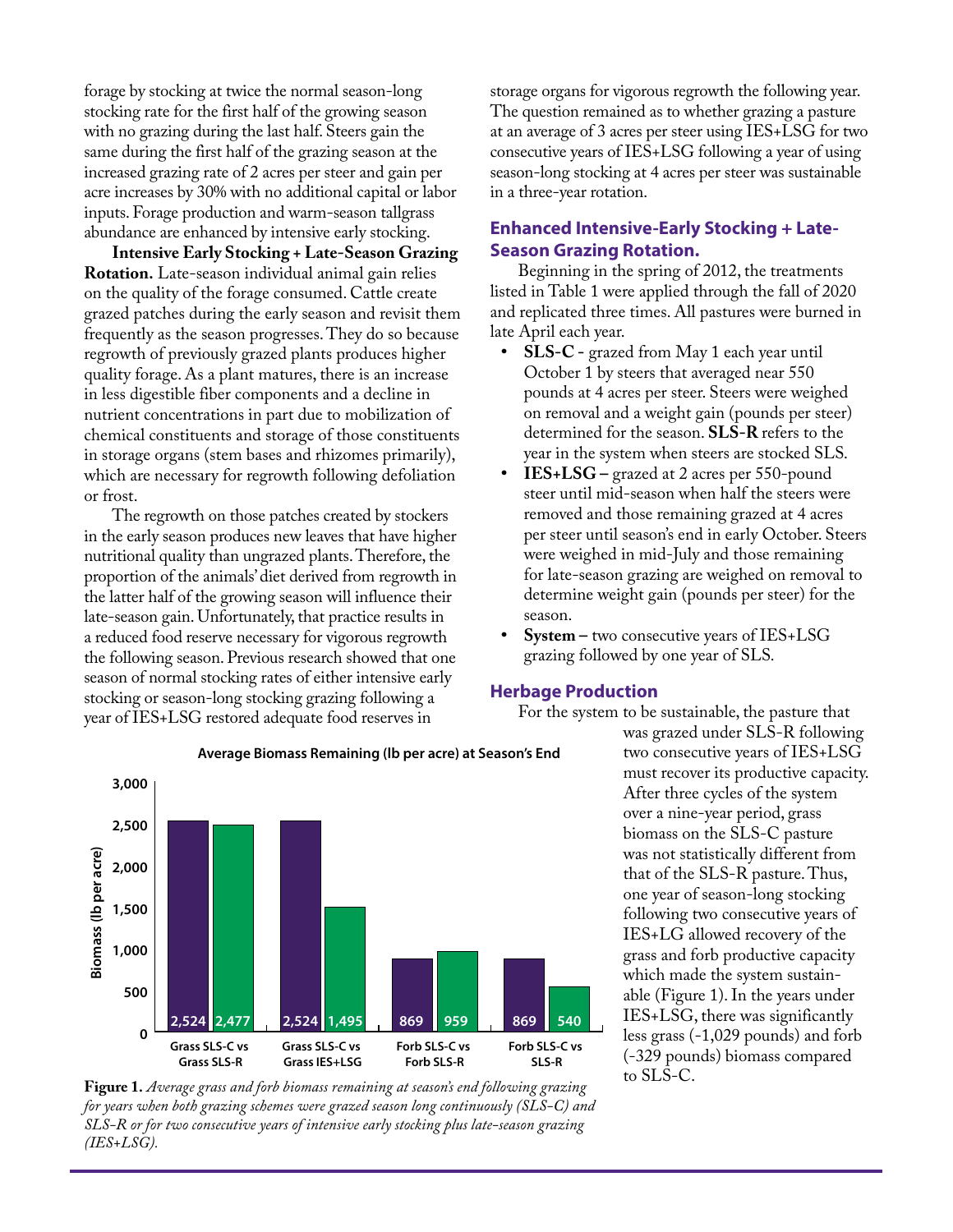**Steer Gains (Three-Year Average 2012–2020)**



**Figure 2.** *Yearly average steer gain (pounds per steer) for steers grazed from May 1 to October 1 annually at 4 acres per steer (SLS-C); for steers grazed at 2 acres per steer until mid-July and then grazed at 4 acres per steer until around October 1 each year (SLS-R); for steers grazed from around May 1 until mid-growing season at 2 acres per steer (IES-R); the system consisted of one year of SLS followed by two years of IES+LSG. System IES was the sum of the two years of IES+LSG divided by 3. System steer gains were the average SLS-R plus system IES gains.*



**Figure 3.** *Nine-year average net profit (\$ per acre) for steers grazed from May 1 to October 1 annually at 4 acres per steer (SLS-C); for steers grazed at 2 acres per steer until mid-July and then grazed at 4 acres per steer until around October 1 each year (SLS-LSG); for steers grazed from around May1 until mid-growing season at 2 acres per steer (IES-R); The system consisted of one year of SLS followed by two years of IES+LSG. System IES was the sum of the two years of IES+LSG divided by 3. System steer gains were the average SLS-R plus system IES gains. Lease or ownership arrangements regarding care and per-head or per-acre lease options represent management alternatives. Net profit per acre was determined using individual year market prices in mid-April, mid-July, and early October from 2012 through 2020.* 

## **Average Individual Steer Gains**

Average individual steer gains for steers grazed season long following intensive early stocking (SLS-R) were significantly greater (34 pounds) than those grazed that same year season long (SLS-C). That increase was due to the availability of more regrowth forage resulting from an increased grazing density during the first half of the growing season (Figure 2). Since regrowth forage has better forage quality, steer gains were greater during the last half of the grazing season than those under normal SLS-C annual grazing.

During year 1, system steers were grazed at 4 acres per steer from around May 1 to around October 1 (SLS-R) and steer gains were equal for SLS-C and SLS-R treatments; in years 2 and 3, steers were grazed at the normal IES rate of two acres per steer until mid-July and half the steers were removed and the remainder grazed at 4 acres per steer until October 1 (SLS-R). The cumulative gain for the steers in the three-year system averaged 510 pounds each year for 4 acres compared 330 pounds for SLS-C. That meant that annually, over the three years, steer gains were 180 pounds greater using the system compared to SLS-C at a stocking rate of 4 acres per steer.

# **Economics of Season-Long Continuous Grazing vs Enhanced IES+LSG Grazing**

The enhanced IES+LSG grazing system proved to be sustainable over the nine years of this study and resulted in increased total livestock gain per steer and per acre when compared to yearly season-long grazing